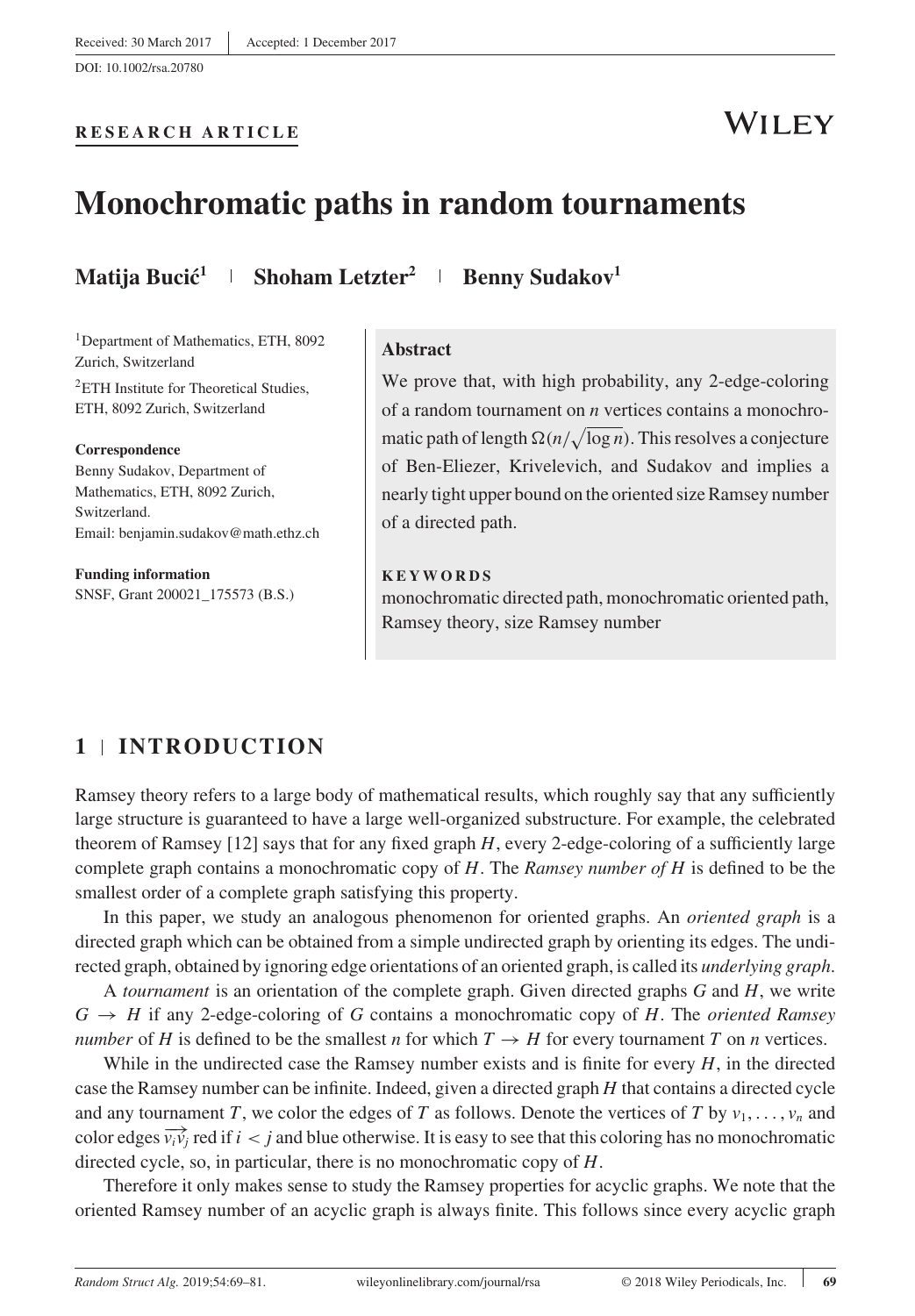is a subgraph of a transitive tournament, and the oriented Ramsey number of transitive tournaments is finite by essentially the same argument as for the complete graphs in the undirected Ramsey case. One of the most basic classes of acyclic graphs are oriented paths and in particular, directed paths (which are oriented paths whose edges are all oriented in the same direction). In this paper, we study the problem of finding such monochromatic paths in tournaments.

Another major difference between the undirected and the oriented Ramsey numbers is the fact that there is only one complete graph on  $n$  vertices, while there are many tournaments on  $n$  vertices. In particular, the answer to how long a monochromatic path we can find in a tournament on  $n$  vertices  $T$ , depends on T as well as the coloring of the edges. We thus define  $m(T)$  to be the largest m such that  $T \to \overrightarrow{P_m}$ , where  $\overrightarrow{P_m}$  is the directed path on *m* vertices.

The celebrated Gallai-Hasse-Roy-Vitaver theorem [8, 10, 15, 16], states that any directed graph, whose underlying graph has chromatic number at least  $n$ , contains a directed path on  $n$  vertices. A simple consequence of this theorem is that  $m(T) > \sqrt{n}$ , for any tournament T on n vertices. Indeed, let T be a 2-colored tournament on n vertices, let  $T_R$  be the subgraph of T consisting of red edges and  $T_B$  the subgraph consisting of blue edges. Since  $\chi(T) = n$  we have  $\chi(T_R) \geq \sqrt{n}$  or  $\chi(T_B) \geq \sqrt{n}$  (by  $\chi(G)$ , where G is an oriented graph, we mean the chromatic number of its underlying graph). In either case the aforementioned theorem implies there is a monochromatic path on at least  $\sqrt{n}$  vertices.

To see that this is tight, consider the following 2-coloring of a *transitive tournament*  $T$  on  $n$  vertices, whose vertices are  $1, \ldots, n$  and  $\overrightarrow{xy}$  is an edge if and only if  $x \leq y$ ; for convenience we assume that n is a perfect square. Partition the vertices of T into subsets  $A_i$  of size  $\sqrt{n}$ , such that all vertices in  $A_i$  are smaller than all vertices in  $A_i$ , for  $i < j$ . Color the edges within  $A_i$  blue and the other edges red. It is easy to see that a monochromatic path in this coloring has at most  $\sqrt{n}$  vertices. In particular  $m(T) \leq \sqrt{n}$ , so  $m(T) = \sqrt{n}$ .

The above resolves the problem of minimizing the value of  $m(T)$  among all *n*-vertex tournaments. It is natural to consider the opposite question: what is the *maximum* of  $m(T)$  and which T attains this maximum?

This question was implicitly posed by Ben-Eliezer, Krivelevich, and Sudakov in [4], where they note that  $m(T) \le \frac{2n}{\sqrt{\log n}}$  for any *n*-vertex tournament. Indeed, it is well known and easy to see that any tournament of order  $n$  has a transitive subtournament of order  $\log n$ . Using this we can find a sequence of vertex-disjoint transitive subtournaments  $A_i$  of order  $\frac{1}{2} \log n$  covering all but at most  $\sqrt{n}$  vertices. We denote the set of remaining vertices by B. We now 2-color each of  $A_i$ , as described above, to ensure that the longest monochromatic path within  $A_i$  is of length  $\sqrt{|A_i|}$ . We then color all edges from  $A_i$  to  $A_i$  blue if  $i < j$  and red if  $i > j$ . Finally, we color the edges going out of B red and edges going into  $B$  blue, while edges within  $B$  can be colored arbitrarily. In this coloring, the longest monochromatic path has length at most  $\frac{2n}{\log n} \sqrt{\frac{\log n}{2}} + \sqrt{n} \le \frac{2n}{\sqrt{\log n}}$ .

Are there tournaments that achieve this bound? Intuitively, such tournaments should be "far away from being transitive". With this in mind, Ben-Eliezer, Krivelevich, and Sudakov [4] conjectured that random tournaments achieve this bound, up to a constant factor, with high probability.

The random tournament on *n* vertices, which we denote by  $T_n$ , is obtained by orienting each edge uniformly at random and independently of other edges. With respect to this probability space we say an event A holds with high probability if the probability that A occurs tends to 1 as  $n \to \infty$ .

To support their conjecture, Ben-Eliezer, Krivelevich, and Sudakov show that a random tournament satisfies  $m(T_n) \ge \frac{cn}{\log n}$  with high probability, where  $c > 0$  is a constant. Here we improve this bound, proving the following essentially tight result.

**Theorem 1** There is a constant  $c > 0$  such that a random tournament  $T = T_n$  satisfies  $T \rightarrow \overrightarrow{P}_{m}$ , with high probability, where  $m = \frac{cn}{\sqrt{\log n}}$ .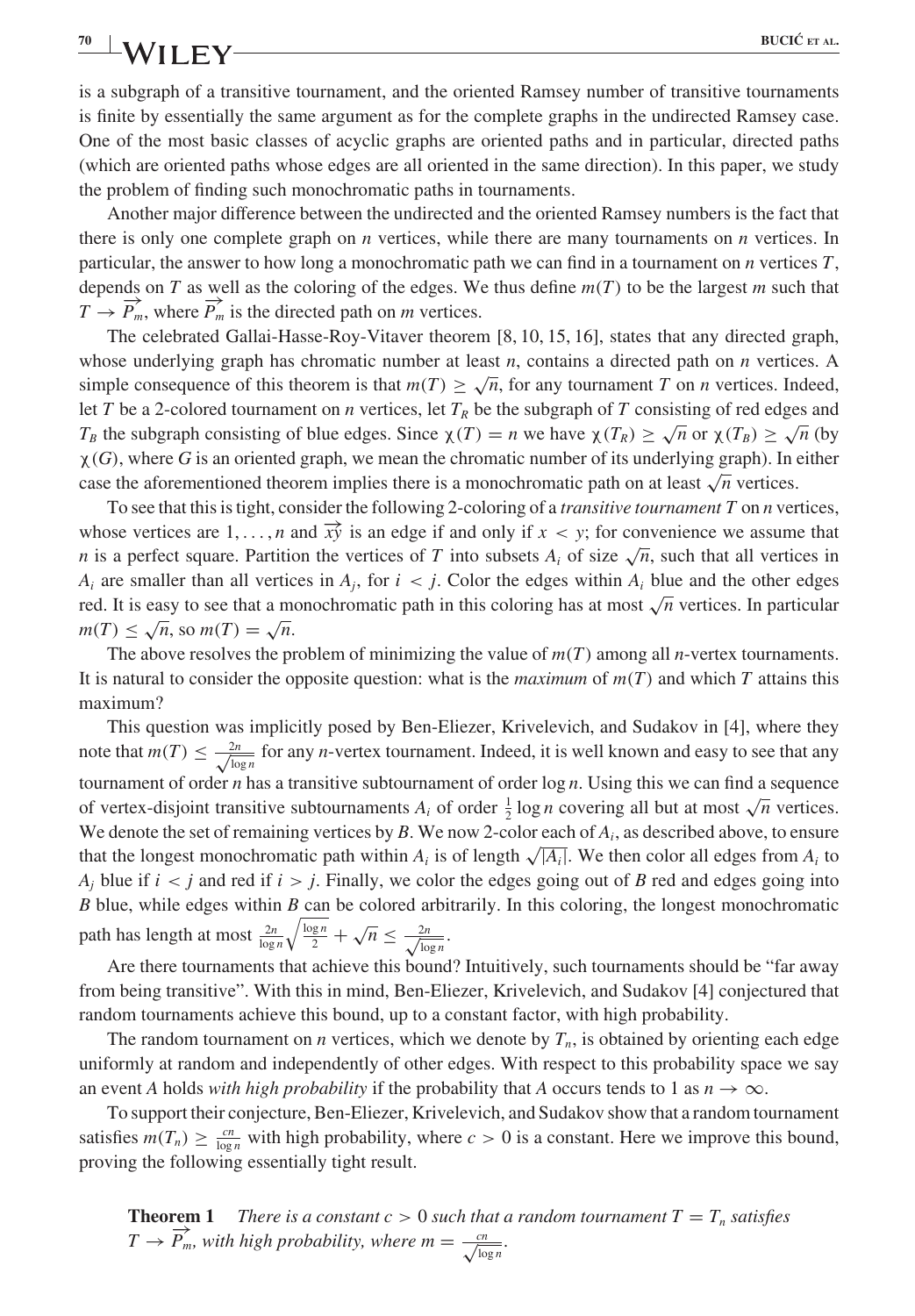Theorem 1 resolves the question of the maximal value of  $m(T_n)$ , up to a constant factor, with respect to a directed path. This gives rise to a natural next question: is it possible to generalize it to other graphs, in place of the directed path? In this direction, we prove a generalization of Theorem 1 for arbitrarily oriented paths, which is tight up to a constant factor. Given an arbitrarily oriented path P, we denote by  $\ell(P)$  the length of the longest directed subpath of P.

**Theorem 2** There is a constant  $c > 0$  such that, with high probability, if T is a random tournament on  $c(\ell \sqrt{\log \ell + n})$  vertices, then  $T \to P$ , for every oriented path P on n vertices with  $\ell(P) \leq \ell$ .

Theorem 1 is related to the study of size Ramsey numbers, which was initiated by Erdős, Faudree, Rousseau, and Schelp [7] in 1972, and has received considerable attention since then. The size Ramsey number of a graph H is defined to be the minimum of  $e(G)$  (the number of edges of G) over all graphs G for which  $G \rightarrow H$ . Answering a question of Erdős, Beck [2] proved in 1983 that the size Ramsey number of the undirected path on  $n$  vertices is linear in  $n$ .

Here we consider the following natural analogue for oriented paths. Given an oriented graph  $H$ , we define the *oriented size Ramsey number*, denoted by  $r_e(H)$ , to be

 $r_e(H) = \min\{e(G) : G \to H, G$  is an oriented graph.

Ben-Eliezer, Krivelevich, and Sudakov [4] studied this number for the directed path, obtaining the following estimates, for some constants  $c_1$  and  $c_2$ .

$$
c_1 \frac{n^2 \log n}{(\log \log n)^3} \le r_e \left(\overrightarrow{P_n}\right) \le c_2 n^2 (\log n)^2.
$$

We note that this illustrates the difference between the oriented and directed size Ramsey numbers (where in the directed case, G is allowed to be any directed graph). Indeed, the directed size Ramsey number of  $P_n$  is  $\Theta(n^2)$ , as follows from results by Raynaud [13] (see also [9] for a simple proof) and Reimer [14].

Note that Theorem 1 immediately implies the following upper bound on  $r_e(\overrightarrow{P_n})$ , which is tight up to a factor of  $O((\log \log n)^3)$ .

**Corollary 3** There is a constant  $c > 0$  such that

$$
r_e\left(\overrightarrow{P_n}\right) \le cn^2 \log n.
$$

#### **1.1 Organization of the paper**

In the following section, we list several results that we shall need for the proof of Theorem 1. In Section 3, we prove an asymmetric version of Theorem 1 that applies to pseudorandom tournaments from which we easily deduce Theorem 1. We prove Theorem 2 in Section 4. We conclude the paper in Section 5 with some remarks and open problems.

Throughout the paper we do not try to optimize constants, all logarithms are in base 2 and we omit floor and ceiling signs whenever these are not crucial. By 2-coloring, we always mean a coloring of edges in two colors.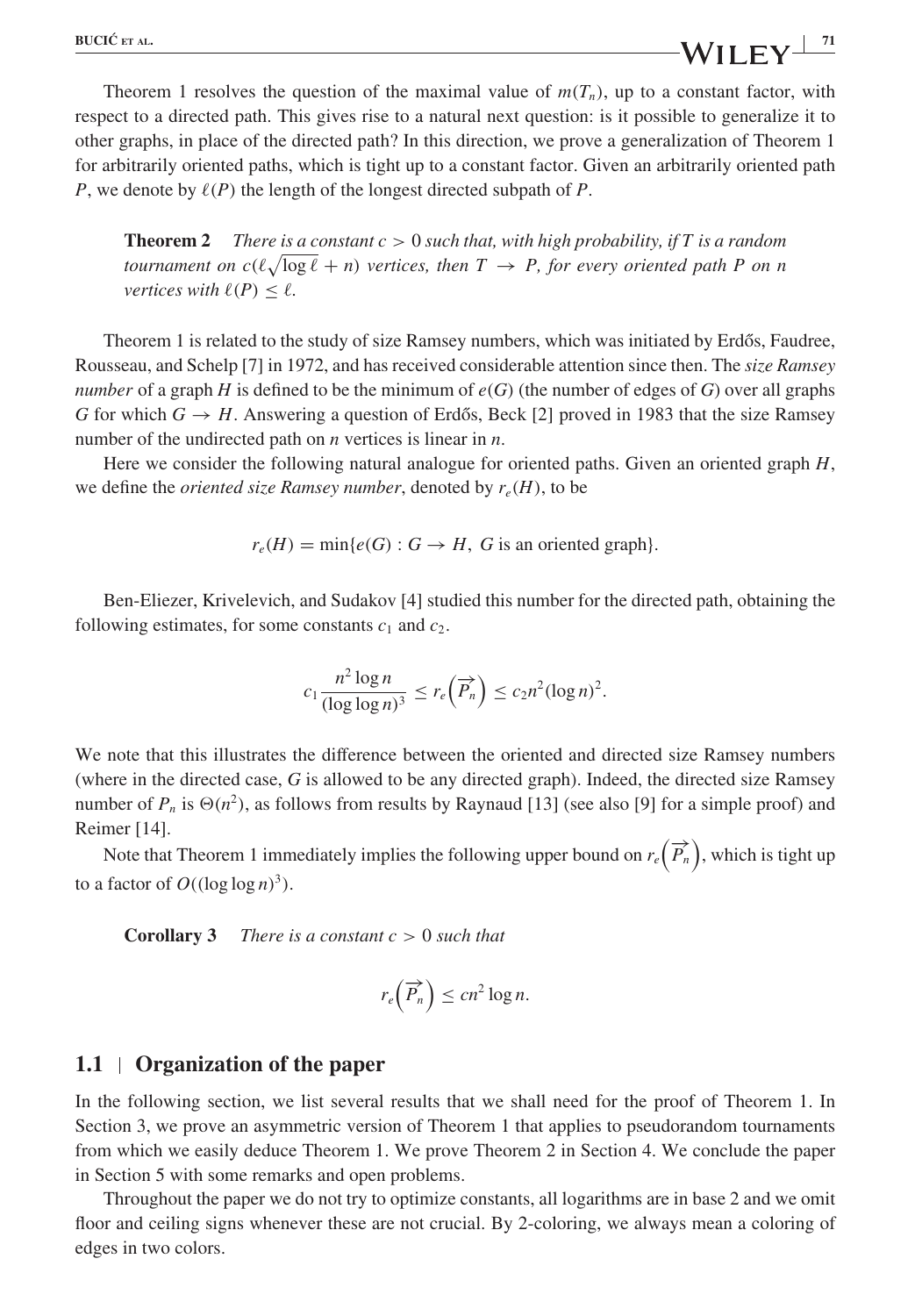### **4 EUCL**<sup> $\left($ </sup> **EUCL**<sup> $\left($ </sup>**ET AL. 2 PRELIMINARIES** *P***<sub>2</sub> <b>BUCI**Č ET AL.

In this section, we list several general results we need for the proof of Theorem 1. We start with a simple observation.

*Observation* 4 Let G be a directed graph in which every vertex has in-degree at least k. Then G contains a directed cycle of length at least  $k + 1$ .

*Proof* Consider a longest directed path  $v_1 \nldots v_l$  in G. Note that  $v_1$  cannot have any inneighbors outside of the path, by the maximality assumption on the path. But, as  $v_1$  has in-degree at least k,  $v_1$  needs to have an in-neighbor  $v_i$  on the path with  $i \geq k + 1$ . Now,  $(v_1 \ldots v_i)$  is a directed cycle of length at least  $k + 1$ , as required.

We give several simple definitions. Given two subsets of vertices of a directed graph G, let  $e_G(A, B)$ denote the number of edges of G oriented from A to B; we often omit G and write  $e(A, B)$  when it is clear which G it refers to. If G is a 2-colored graph, we denote by  $e_R(A, B)$  the number of red edges from A to B, and by  $e_B(A, B)$  the number of blue edges from A to B.

**Definition 5** An oriented graph is said to be  $(\epsilon, k)$ -pseudorandom if for every two disjoint sets A and B of size at least k, we have  $e(A, B) > \varepsilon |A||B|$ .

Our proof of Theorem 1 works for any  $(\epsilon, \sigma)$ -pseudorandom graph, in place of a random tournament. However, we note that our definition of pseudorandomness does not coincide with the one used by Ben-Eliezer, Krivelevich, and Sudakov in [4]. In particular, they defined a graph to be k-pseudorandom if between any two sets  $A, B$  of size k there is an edge oriented from A to B.

The following Lemma shows that a random tournament is  $(\epsilon, \sigma \log n)$ -pseudorandom with arbitrary  $\epsilon < \frac{1}{2}$  and  $\sigma = \sigma(\epsilon)$ . This is the only property of random tournaments that we will use in the proof.

**Lemma 6** For any  $0 < \varepsilon < \frac{1}{2}$  there is a constant  $\sigma = \sigma(\varepsilon)$  such that if  $T = T_n$ , then with high probability T is  $(\varepsilon, \sigma \log n)$ -pseudorandom.

*Proof* Let  $\delta = \frac{1}{2} - \epsilon$ . Let A, B be a fixed pair of disjoint sets of vertices of size  $k = \sigma \log n$ , for a constant  $\sigma$ . Each of the  $k^2$  possible edges is oriented from A to B with probability 1/2, independently of all other edges, so if X denotes the number of such edges, it is a binomially distributed random variable  $(X \sim Bin(k^2, \frac{1}{2}))$ .

As such, Chernoff bounds (see appendix A of [1]) imply the following.

$$
\mathbb{P}\left(X < \left(\frac{1}{2} - \delta\right)k^2\right) = \mathbb{P}\left(X > \left(\frac{1}{2} + \delta\right)k^2\right) \leq e^{-2\delta^2k^2}.
$$

Now as there are at most  $\binom{n}{k}^2$  choices for A and B, the probability that there is a pair of subsets A, B having  $e(A, B) < (\frac{1}{2} - \delta) k^2$  is, by the union bound, at most:

$$
{\binom{n}{k}}^2 e^{-2\delta^2 k^2} \le e^{2k \log n - 2\delta^2 k^2} = e^{2\sigma \log^2 n(1 - \delta^2 \sigma)} = o(1),
$$

given that  $\sigma > \delta^{-2}$ .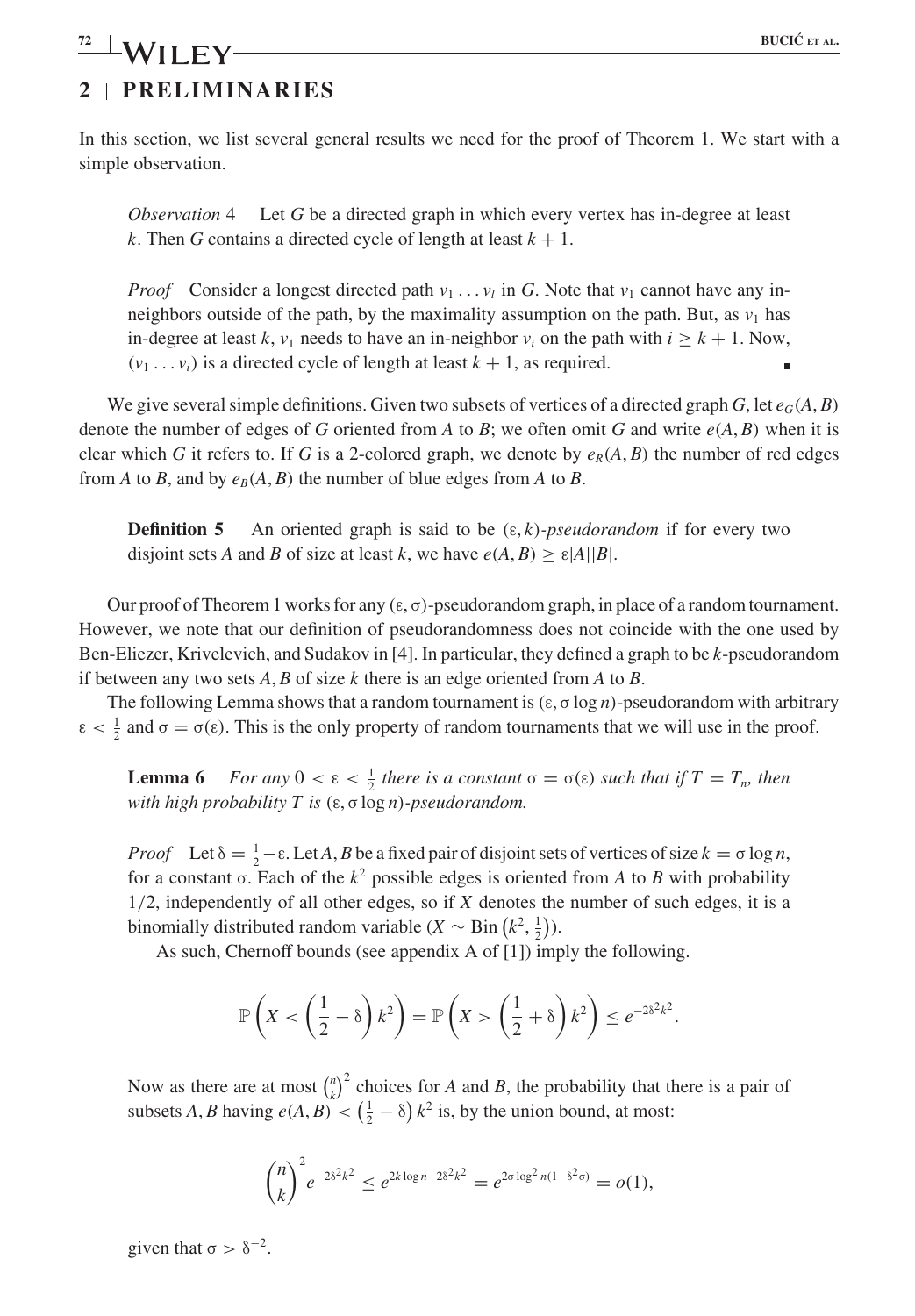Finally, given two sets of size  $a = |A| \ge k$  and  $b = |B| \ge k$ , by double counting the number of pairs of subsets of size k a given edge is in, we get that  $e(A, B) \ge \frac{{\binom{a}{k}} {\binom{b}{k}} {\binom{1}{2}} - \frac{b}{k}}{\binom{a-1}{2} {\binom{b-1}{k}}}$  $\frac{\binom{a-1}{k-1}\binom{b-1}{k-1}}{\binom{b-1}{k-1}} \geq$ 

$$
\left(\frac{1}{2}-\delta\right)ab.
$$

So, by setting  $\sigma = 2(\frac{1}{2} - \epsilon)^{-2}$ , we see that T is  $(\epsilon, \sigma \log n)$ -pseudorandom with high probability.

The following lemma is due to Ben-Eliezer, Krivelevich, and Sudakov [3, 4] and is a useful application of the Depth-first search (DFS) algorithm.

**Lemma 7** Given an oriented graph G, there is a directed path P such that vertices of  $G - P$  can be partitioned into two disjoint sets U and W such that  $|U| = |W|$  and all the edges between U and W are oriented from W to U.

*Proof* We start with  $U = \emptyset$ ,  $W = V(G)$  and  $P = \emptyset$ . We repeat the following procedure, throughout of which P is a path,  $|W| \geq |U|$  and all edges between U and W are oriented from W to U. If P is empty we take any vertex from W to be the new path P and remove the vertex from W. Otherwise, we consider the endpoint  $v$  of  $P$ ; if  $v$  has any out-neighbors in W we use one of them to extend P and remove it from W, and otherwise we remove  $\nu$ from P and add it to U. Note that at each step either  $|W|$  decreases by one or  $|U|$  increases by 1 so the value  $|W| - |U|$  decreases by exactly 1 per step, in particular it reaches 0, at which point we stop. At this point, P, U, and W satisfy the requirements of the lemma.  $\blacksquare$ 

The following lemma will prove useful at several places in the proof of Theorem 1. It will mostly be used by exploiting pseudorandomness to imply the conditions of the lemma are satisfied.

**Lemma 8** Let  $\varepsilon > 0$ , and let A and B be disjoint sets of n vertices of a directed graph G. Suppose that  $e(B, A) \geq \varepsilon n^2$ , and  $e(X, Y) > 0$  for every two subsets  $X \subseteq A$  and  $Y \subseteq B$ of size at least  $\frac{1}{8}$ n. Then there is a directed cycle, alternating between A and B, whose length is at least  $\frac{1}{4}n$ .

*Proof* Consider the graph  $H$ , consisting only of edges between  $A$  and  $B$ . We show that H contains a cycle of length at least  $\frac{\epsilon}{4}n$ . Note that it suffices to show that there is a path P in H, consisting of at least  $\frac{3\varepsilon}{4}n$  vertices. Indeed, let Y be the set of the first  $\frac{\varepsilon}{8}n$  vertices of P that are in B and let X be the set of the last  $\frac{1}{8}n$  vertices of P in A. As vertices of P alternate between A and B, Y is in the first third of the path while X is in the last third. By the assumptions, there is an edge from  $X$  to  $Y$ , which completes a cycle containing the middle third of P, so has at least the required length.

The vertices of  $H$  may be partitioned into a directed path  $P$  and two sets  $U$  and  $W$ of equal size such that there are no edges from  $U$  to  $W$ , by Lemma 7 applied to  $H$ . By the above, we may assume that P has at most  $\frac{3\varepsilon}{8}n$  vertices in each of A and B. Write  $U_A = U \cap A$  and similarly for  $U_B$ ,  $W_A$ ,  $W_B$ ,  $P_A$ ,  $P_B$ . Then  $|U| = |W|$  and  $|A| = |B|$  imply that |P| is even, which in turn due to P alternating between A and B implies  $|P_A|=|P_B|$ . Combining these equalities, we obtain  $|U_A|=|W_B|$  and  $|U_B|=|W_A|$ . Note that, as there are no edges from  $U_A$  to  $W_B$ , by the assumptions we have  $|U_A| < \frac{\varepsilon}{8}n$ . So the edges from B to A can be covered by  $V(P) \cup U_A \cup W_B$ , which is a set of size smaller than  $\epsilon n$ , so there are fewer than  $\epsilon n^2$  such edges, a contradiction to the assumption that  $e(B, A) \geq \epsilon n^2$ .  $\blacksquare$ 

The following theorem is a result of Raynaud [13] (see also [9] for a simple proof) about directed monochromatic paths in 2-colorings of the complete directed graph.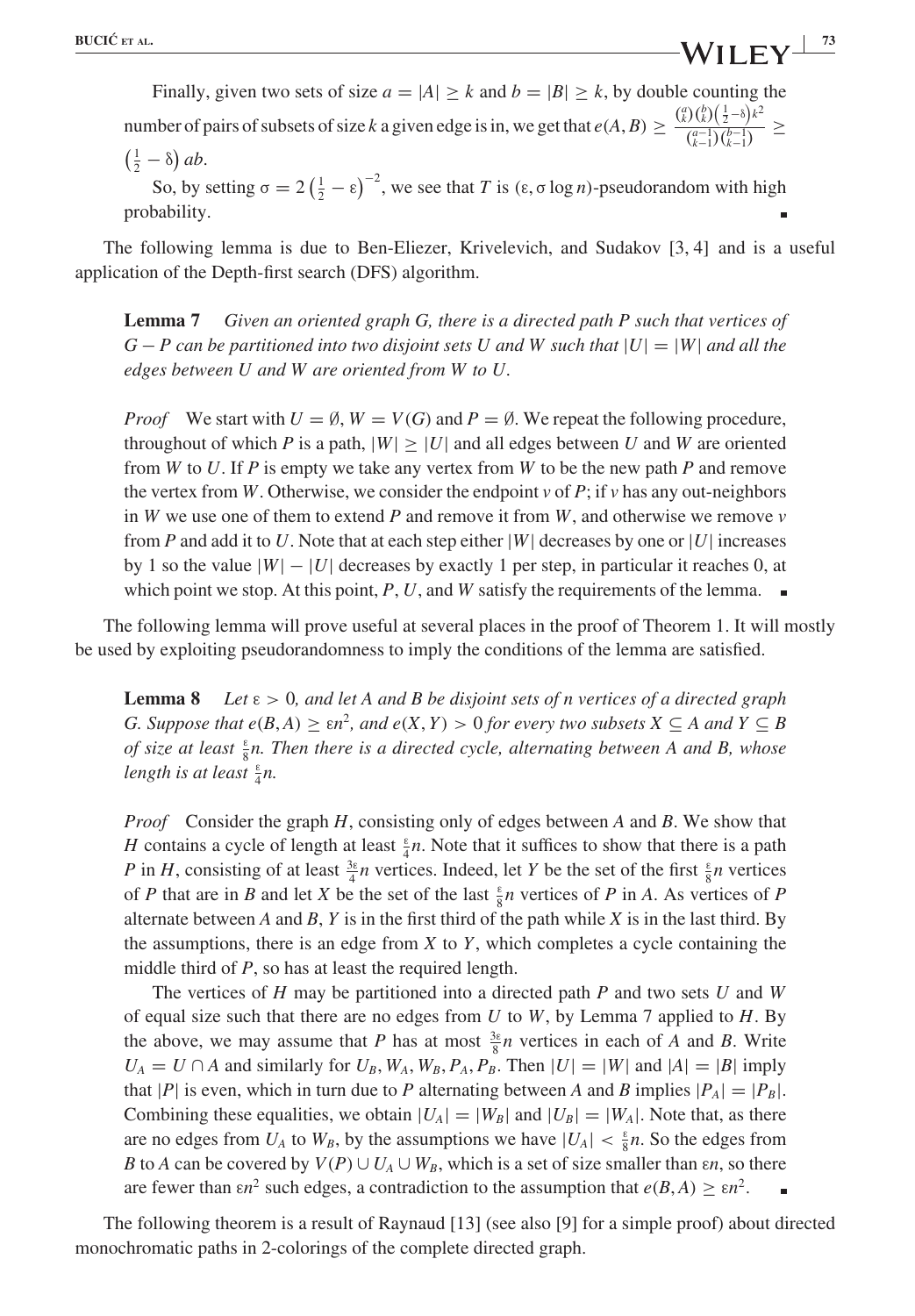## **6 BUCIC´ ET AL. 74 BUCIĆ ET AL.**

**Theorem 9** (Raynaud [13]) In every 2-coloring of the complete directed graph on n vertices, there is a directed monochromatic path of length  $\frac{n}{2}$ .

We restate the Gallai-Hasse-Roy-Vitaver theorem mentioned in the "Introduction" section.

**Theorem 10** Let G be a directed graph, whose underlying graph has chromatic number at least n. Then G contains a directed path of length  $n-1$ .

The following is an asymmetric variant of a result mentioned in the introduction; its proof is again a simple consequence of Theorem 10, so we omit the details.

**Corollary 11** In every 2-coloring of a tournament on at least  $xy + 1$  vertices, we can either find a red path of length x or a blue path of length y.

## **3 MAIN RESULT**

Given directed graphs G,  $H_1$  and  $H_2$ , we write  $G \rightarrow (H_1, H_2)$  if in every 2-coloring of G there is a blue copy of  $H_1$  or a red copy of  $H_2$ . Note that  $G \rightarrow (H, H)$  is the same as  $G \rightarrow H$ .

The following theorem is a generalization of Theorem 1, that is applicable for pseudorandom graphs, and treats the asymmetric case. The statement for pseudorandom graphs is convenient for the proof of Theorem 2 which we give in the next section.

**Theorem 12** Given  $0 < \varepsilon < \frac{1}{2}$  and  $0 < \sigma$ , let G be an  $(\varepsilon, \sigma \log n)$ -pseudorandom tournament on n vertices. There is a constant  $c > 0$ , such that  $G \to \left(\overrightarrow{P_r}, \overrightarrow{P_s}\right)$  provided  $r, s \leq cn$  and  $rs \leq \frac{cn^2}{\log n}$ .

We note that, by setting  $r = s = \frac{cn}{\sqrt{\log n}}$  and combining with Lemma 6, we obtain Theorem 1, while, by taking  $r = s = \frac{cn}{\log n}$ , we obtain the previously best result of Ben-Eliezer, Krivelevich, and Sudakov [4] (in fact, they proved the special case of Theorem 12 where  $r = cn$  and  $s = \frac{cn}{\log n}$ ).

Proof Let us fix a coloring of the edges of G. The proof differs depending on the monochromatic cycle structure of G. Let  $a = 24\varepsilon^{-1}\sigma$  and  $b = 12\varepsilon^{-1}a$ ; we say that

> a cycle C is  $\sqrt{2}$ ⎨  $\mathbf{I}$ short if  $|C| < a \log n$ , medium if  $a \log n \leq |C| \leq b \log n$ , long if  $b \log n < |C|$ .

Our proof is divided into two parts. In the first part we consider the case where there are many vertex disjoint monochromatic medium cycles, whereas in the second part we consider the case where there are many vertices that are not contained in any medium monochromatic cycle.

### **Case 1: many disjoint medium monochromatic cycles**

Suppose that there is a collection of vertex-disjoint medium monochromatic cycles that cover at least  $n/2$  vertices. Then, without loss of generality, there are pairwise disjoint medium blue cycles  $C_1 \ldots, C_t$ , that cover at least  $\frac{n}{4}$  vertices. Note that  $t \geq \frac{n}{4b \log n}$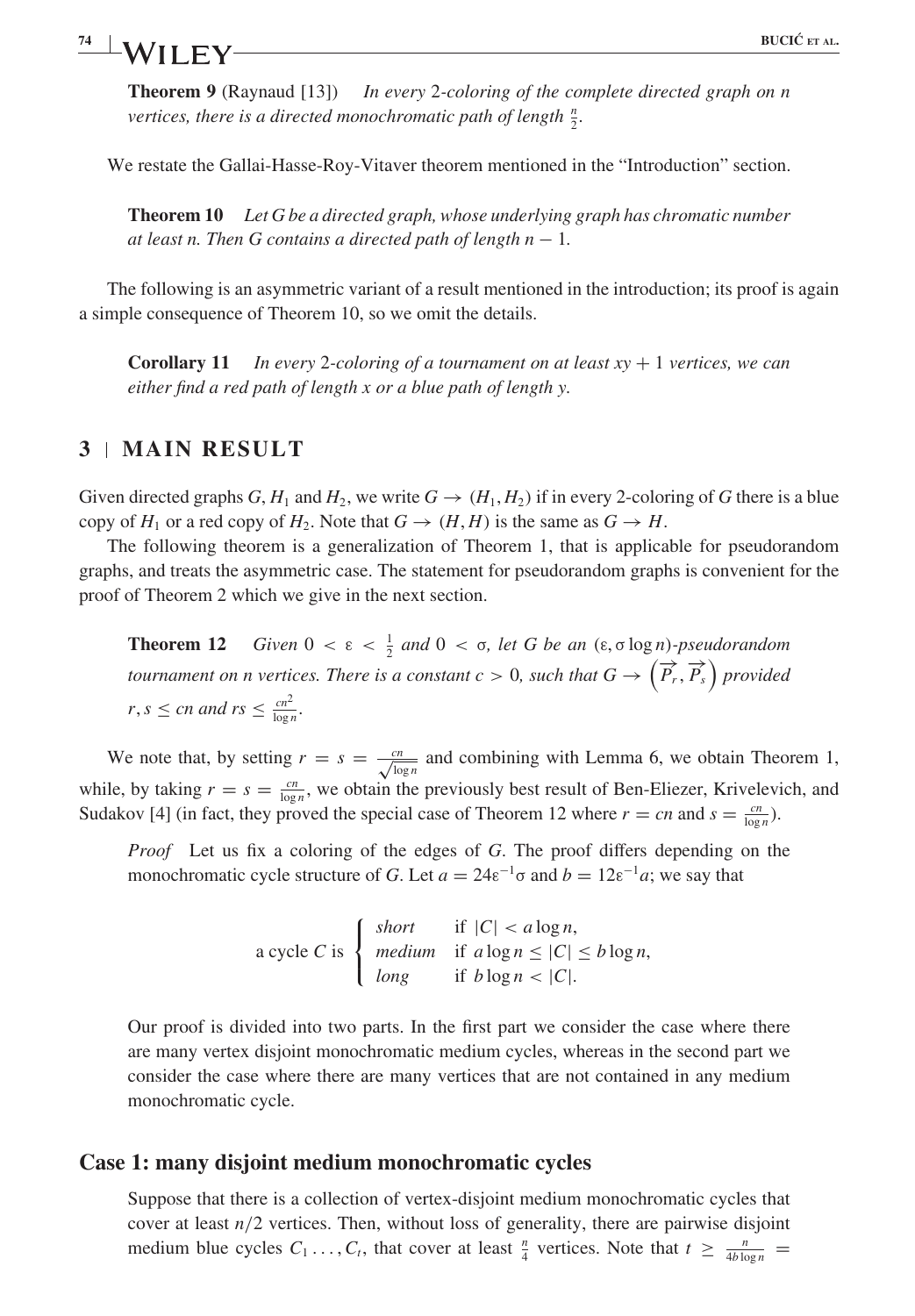$\frac{n}{48\varepsilon^{-1}a\log n}$ , by the upper bound on the length of the cycles. We will show that in this case there is a monochromatic path of length linear in  $n$ .

We define an auxiliary 2-coloring  $H$  of the complete directed graph on vertex set  $[t]$ as follows. The edge *ij* is blue if at least  $\frac{a}{4} \log n$  vertices in  $C_i$  have a blue out-neighbor in  $C_i$ ; otherwise, ij is red.

Let M be a maximum red-red matching in  $H$ , that is, M is a matching whose edges are colored red in both directions; we call such edges red-red.

Suppose first that M consists of at most  $\frac{1}{4}$  edges. Then, by maximality of M, the set of vertices not in  $M$  spans no red-red edges. In particular,  $H$  contains a blue tournament  $T'$  of order  $t/2$ . As any tournament contains a Hamilton path there is a blue directed path of order  $t/2$  in H. Let  $B_1, \ldots, B_{t/2}$  be the blue cycles corresponding to the vertices in this path, preserving the order of the path. We use the following claim to find a long blue path.

*Claim* 13 Let  $C_1, \ldots, C_k$  be a sequence of pairwise vertex-disjoint directed cycles in a directed graph G, such that for each  $i < k$ , at least r vertices of  $C_i$  have an out-neighbor in  $C_{i+1}$ . Then there is a path of length at least  $(k - 1)r$  in G.

*Proof* We start the path at an arbitrary vertex  $v_1$  of  $C_1$ , we follow  $C_1$  to the last vertex that sends an edge toward  $C_2$ , and then follow such an edge to a vertex  $v_2 \in V(C_2)$ . We repeat this for  $i < k$ : starting from  $v_i$  we follow  $C_i$  until the last vertex that sends an edge toward  $C_{i+1}$  and then follow that edge to obtain  $v_{i+1}$ . By the assumption, there are at least r vertices with an edge toward  $C_{i+1}$  so the part of the path from  $v_i$  to  $v_{i+1}$  is of length at least r. Hence, the path we obtain has the desired length.

Using Claim 13 with the blue cycles  $B_i$  and blue edges between them, we find a monochromatic path of length at least  $\left(\frac{t}{2} - 1\right) \cdot \frac{a}{4} \log n \ge cn$ , provided c is small enough.

Now suppose that  $M$  consists of at least  $t/4$  edges. We use the following claim to find red cycles whose intersection with existing blue cycles  $C<sub>i</sub>$  is large. Then we repeat the above argument for intersections of red and blue cycles, with the added benefit that now the setting is more symmetric.

*Claim* 14 If both  $\overrightarrow{ij}$  and  $\overrightarrow{ji}$  are red edges of H, then there is a red cycle in  $V(C_i) \cup V(C_j)$ whose intersection with  $C_i$  has size at least  $\frac{3a\epsilon}{32} \log n$ .

*Proof* Since  $\overrightarrow{ij}$ ,  $\overrightarrow{ji}$  are red, there are subsets  $A \subseteq C_i$  and  $B \subseteq C_j$ , of size  $\frac{3a}{4} \log n$ , with no blue edges between A and B. By pseudorandomness,  $e_R(B, A) \ge \varepsilon |A||B|$ , and for any subsets  $X \subseteq A$ ,  $Y \subseteq B$  of sizes at least  $\frac{\varepsilon |A|}{8}$  we have  $e_R(X, Y) \ge \varepsilon |X||Y|$  (as  $\frac{3a\varepsilon}{32} \ge \sigma$ ). By Lemma 8, there is a red cycle, alternating between A and B, of length at least  $\frac{3a\epsilon}{16} \log n$ , so its intersection with  $C_i$  has the required size.

For each edge in  $M$  we apply Claim 14 to obtain a collection of disjoint medium blue cycles  $B_1, \ldots, B_k$  and disjoint red cycles  $R_1, \ldots, R_k$ , with  $k \geq \frac{t}{4}$ , such that  $|I_i| \geq \frac{3a}{4} \log n \geq 2\sigma \log n$ , where  $I = B_1 \cap B_2$ .  $\frac{3a\epsilon}{32}$  log  $n \geq 2\sigma \log n$ , where  $I_i = B_i \cap R_i$ .

We now define an auxiliary 2-coloring of the complete directed graph on vertex set [k], similarly to the one given above: here  $\overrightarrow{ij}$  is blue if at least  $|I_i|/4$  vertices of  $I_i$  send a blue edge toward  $I_j$ , and red otherwise. Note that when  $\overrightarrow{ij}$  is red, at least  $\frac{|I_i|}{4}$  vertices of  $I_i$  send a red edge toward  $I_i$  (indeed, otherwise, we find a subset of  $I_i$  of size at least  $|I_i|/2 > \sigma \log n$  which sends no edges to  $I_i$ , a contradiction to pseudorandomness).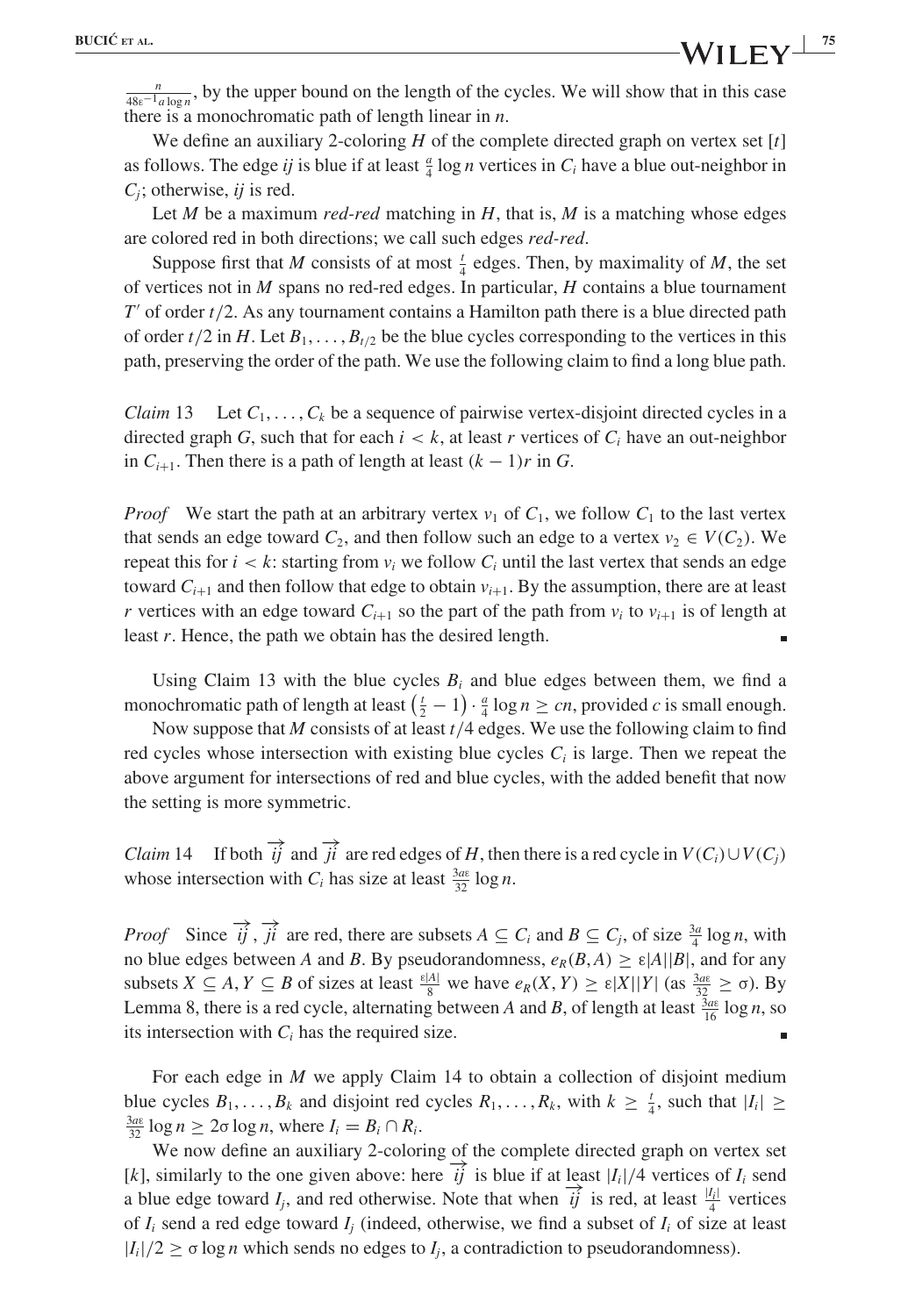# **8 BUCIĆ** ET AL.

By Theorem 9, there is a monochromatic path of length  $\frac{k}{2}$  in the auxiliary graph. Now, by Claim 13, there is a monochromatic path of length at least  $\frac{k}{2} \cdot \frac{\sigma}{2} \log n \ge cn$ , provided  $c$  is small enough.

## **Case 2: there is a large set of vertices spanning no medium cycles**

We now assume that there is a subset U of at least  $n/2$  vertices that spans no medium monochromatic cycles.

We first show that, in fact, U does not span long monochromatic cycles either. Suppose to the contrary that  $C = (v_1v_2 \dots v_k)$  is a long monochromatic cycle in U of minimum length; without loss of generality, C is blue. Note that all chords of C of length at least  $|C|/6$ are red, as otherwise we can obtain a blue cycle of length at least  $|C|/6$  but less than  $|C|$ , a contradiction to the choice of  $C$  or the assumption that there are no medium blue cycles in U. Let  $A = \{v_1, \ldots, v_{k/3}\}\$  and  $B = \{v_{k/2+1}, \ldots, v_{5k/6}\}\$ . As explained above, all the edges between  $A$  and  $B$  are red. By Lemma 8 (which can be applied due to pseudorandomness as  $\frac{\epsilon|A|}{8} \ge \frac{\epsilon b}{24} \log n > \sigma \log n$ ,  $A \cup B$  spans a red cycle C of length at least  $\frac{\epsilon|A|}{4} \ge \frac{\epsilon b}{12} \log n =$  $a \log n$ , so C is either a medium cycle or a shorter monochromatic long cycle. Either way, we reach a contradiction, hence there are no monochromatic long cycles.

Let  $m = |U|$ . We note that the fact that there are only short blue cycles implies the existence of an ordering of the vertices with few back blue edges.

*Claim* 15 There is an order of the vertices  $u_1, \ldots, u_m$  such that for every *i* there are at most a log n indices  $j > i$  such that the edge  $\overrightarrow{u_j u_i}$  exists and is blue.

*Proof* If there is a subtournament of T in which minimum blue in-degree is of size at least a log n then, by Observation 4, we can find a blue cycle of length at least a log n, a contradiction. Hence, there is a vertex  $u_1$  in U whose in-degree is at most a log n. Similarly, if  $u_1, \ldots, u_{i-1}$  are defined, we may take  $u_i$  to be a vertex with in-degree at most a log n in  $T_i = T \setminus \{u_1, \ldots, u_{i-1}\}.$  The order  $u_1, \ldots, u_m$  satisfies the requirements of the claim.

We now take  $d = 120\varepsilon^{-2}\sigma$  and  $k = 10d \log n$ , and define sets  $U_1, \ldots, U_{\frac{n}{2k}}$  by  $U_i \equiv$  $\{u_{(i-1)k+1}, \ldots, u_{ik}\}.$  Note that for each i we have  $|U_i| = k$ .

*Claim* 16 Let  $i < j$ , and let  $W_i$  and  $W_j$  be subsets of  $U_i$  and  $U_j$ , respectively, of size  $k/10$ . Then there is a a red edge from  $W_i$  to  $W_i$  and a blue edge from  $W_i$  to  $W_i$ .

*Proof* Let  $W_i$  and  $W_j$  be as in the claim. We start with the red edges. By pseudorandomness, as  $|W_i| = |W_j| = \frac{k}{10} = d \log n \ge \sigma \log n$ , we have  $e(W_j, W_i) \ge \varepsilon |W_j| |W_i|$ . Also, by the property of the order, given by Claim 15, at most  $|W_i|$  a log n of the edges from  $W_i$  to  $W_i$ are blue. It follows that  $e_R(W_j, W_i) \ge \varepsilon |W_j||W_i| - |W_i|a \log n = |W_j||W_i|\left(\varepsilon - \frac{a \log n}{|W_j|}\right)$  ≥  $\left(\varepsilon - \frac{24\varepsilon^{-1} \sigma \log n}{120\varepsilon^{-2} \sigma \log n}\right) |W_j||W_i| = \frac{4\varepsilon}{5} |W_j||W_i| > 0$ , as desired.

For the blue edges, let us assume, contrary to the statement of the claim, that all the edges from  $W_i$  to  $W_j$  are red. By the previous paragraph  $e_R(W_j, W_i) \geq \frac{4\varepsilon}{5} |W_i||W_j|$ , while for any subsets  $X \subseteq W_i$ ,  $Y \subseteq W_j$  of size at least  $\frac{\varepsilon}{10}|W_i| \ge \sigma \log n$  we have  $e_R(X, Y) \ge$  $\varepsilon|X||Y| > 0$ . Therefore, by Lemma 8 with parameter  $\frac{4}{5}\varepsilon$ , there is a red cycle of length at least  $\frac{1}{5} |W_i| = 24 \varepsilon^{-1} \sigma \log n = a \log n$ , which is a contradiction to the assumption that there are only short cycles. Ē.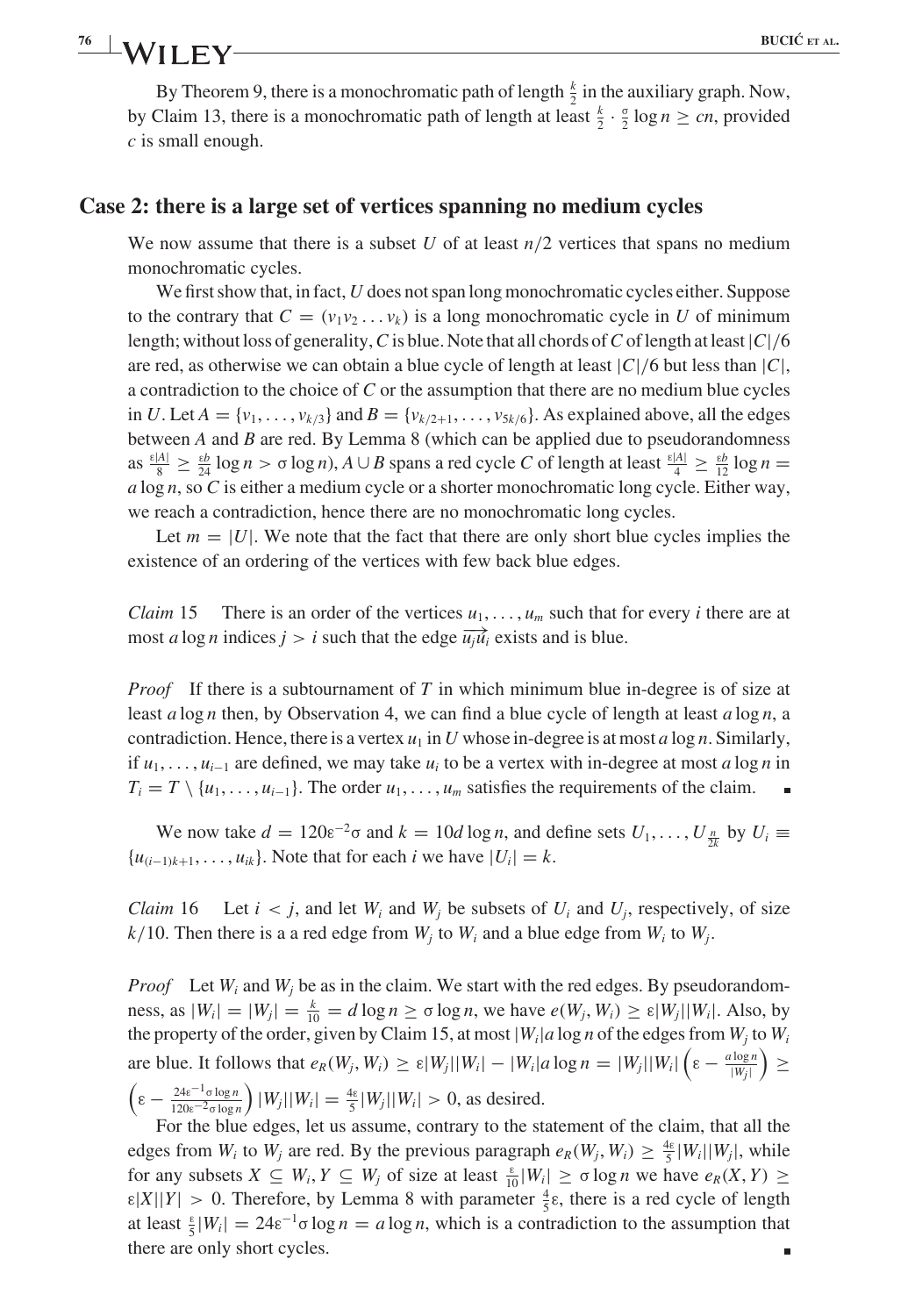Recall that we are looking for a blue directed path of length  $r$  or a red directed path of length s. Let  $x = \frac{4rk}{n}$ ,  $y = \frac{4sk}{n}$ . We say that a monochromatic path is *long* if it is blue and of length at least  $x$  or if it is red and of length at least  $y$ .

We note that in any tournament of order  $\frac{k}{5} \ge \sigma \log n$  we can find a long path. Indeed, this follows from Corollary 11, as  $xy + 1 = \frac{(40d)^2 rs \log^2 n}{n^2} + 1 \le (40d)^2 c \log n + 1 \le \sigma \log n$ , provided  $c$  is small enough.

Within each  $U_i$  we repeat the following: we find a long monochromatic path and remove its start and end vertices, then repeat with the remaining graph as long as we can find a long monochromatic path. Note that we remove only two vertices per round, and as long as we have at least  $\frac{k}{5}$  vertices left, we can continue, so this process runs for at least  $\frac{2k}{5}$ rounds. In particular, we find at least  $\frac{2k}{5}$  corresponding start and end points of long paths within  $U_i$ .

We call  $U_i$  red if we found more red long paths, and blue otherwise. Without loss of generality, there is a collection of  $\frac{n}{4k}$  red sets  $U_i$ , which we denote by  $R_1, \ldots, R_{\frac{n}{4k}}$ , preserving the order of the  $U_i$ 's.

Denote the set of start points in  $R_i$  by  $S_i$  and the set of endpoints by  $E_i$ . Then, by construction,  $S_i$  and  $E_i$  are disjoint and have size at least  $\frac{k}{5}$ . Let  $X_i$  be the subset of vertices of S<sub>i</sub> that are starting points of a red path of length at least iy contained in  $R_1 \cup \ldots \cup R_i$ .

*Claim* 17 For any  $i \leq \frac{n}{4k}$ , we have  $|X_i| \geq \frac{k}{10}$ .

*Proof* We prove the claim inductively. For the basis,  $X_1 = S_1$ , so  $|X_1| \ge \frac{k}{5}$ . We assume the claim is true for *i*, so  $|X_i| \geq \frac{k}{10}$ .

Consider the set  $Y_{i+1}$  of vertices of  $E_{i+1}$  with a red edge toward  $X_i$ . Given  $v \in Y_{i+1}$ , let  $u \in S_{i+1}$  be the corresponding start point of a red long path in  $R_{i+1}$ , and let w be a red out-neighbor of v in  $X_i$ . By taking the red path of length y in  $R_{i+1}$  from u to v, appending to it the edge vw and a path of length iy starting at w, given by the inductive assumption, we find a path of length  $(i + 1)y$  starting at u, hence  $u \in X_{i+1}$ .

If  $|Y_{i+1}| \leq \frac{k}{10}$ , then  $X_i$  and  $E_{i+1} \setminus Y_{i+1}$  are both of size at least  $\frac{k}{10}$ , but there are no red edges from the second set to the first, a contradiction to Claim 16. It follows that  $|Y_{i+1}| \geq \frac{k}{10}$ , so by taking the start points corresponding to vertices in  $Y_{i+1}$ , we find at least k vertices in  $Y_{i+1}$  completing the proof  $\frac{k}{10}$  vertices in  $X_{i+1}$ , completing the proof.

The statement of Claim 17, for  $i = \frac{n}{4k}$ , implies that there is a red monochromatic path of length  $\frac{n}{4k}y = s$ , thus completing the proof of Theorem 12 in this case.

To complete the proof, consider a maximal collection of disjoint monochromatic medium cycles. If it covers more than  $\frac{n}{2}$  vertices then we are done by Case 1. Otherwise, let U be the set of remaining vertices, then  $|U| \geq \frac{n}{2}$  and there are no medium cycles in U, so we are done by Case 2.

We note that in the above proof, by tracking the required constants we find that the value  $c =$  $\left(\frac{\epsilon^2}{4800\sigma}\right)^2$  suffices. Using Lemma 6 and optimizing the above expression over  $\epsilon$  we obtain that  $c = 2^{21}$ suffices in the statement of Theorem 1.

### **4 ARBITRARILY ORIENTED PATHS**

We denote by  $P_{n_1,\dots,n_k}$  the oriented path consisting of k maximal directed subpaths, with the *i*-th one of length  $n_i$ . Recall that  $\ell(P)$  is the length of the longest directed subpath of an oriented path P. Our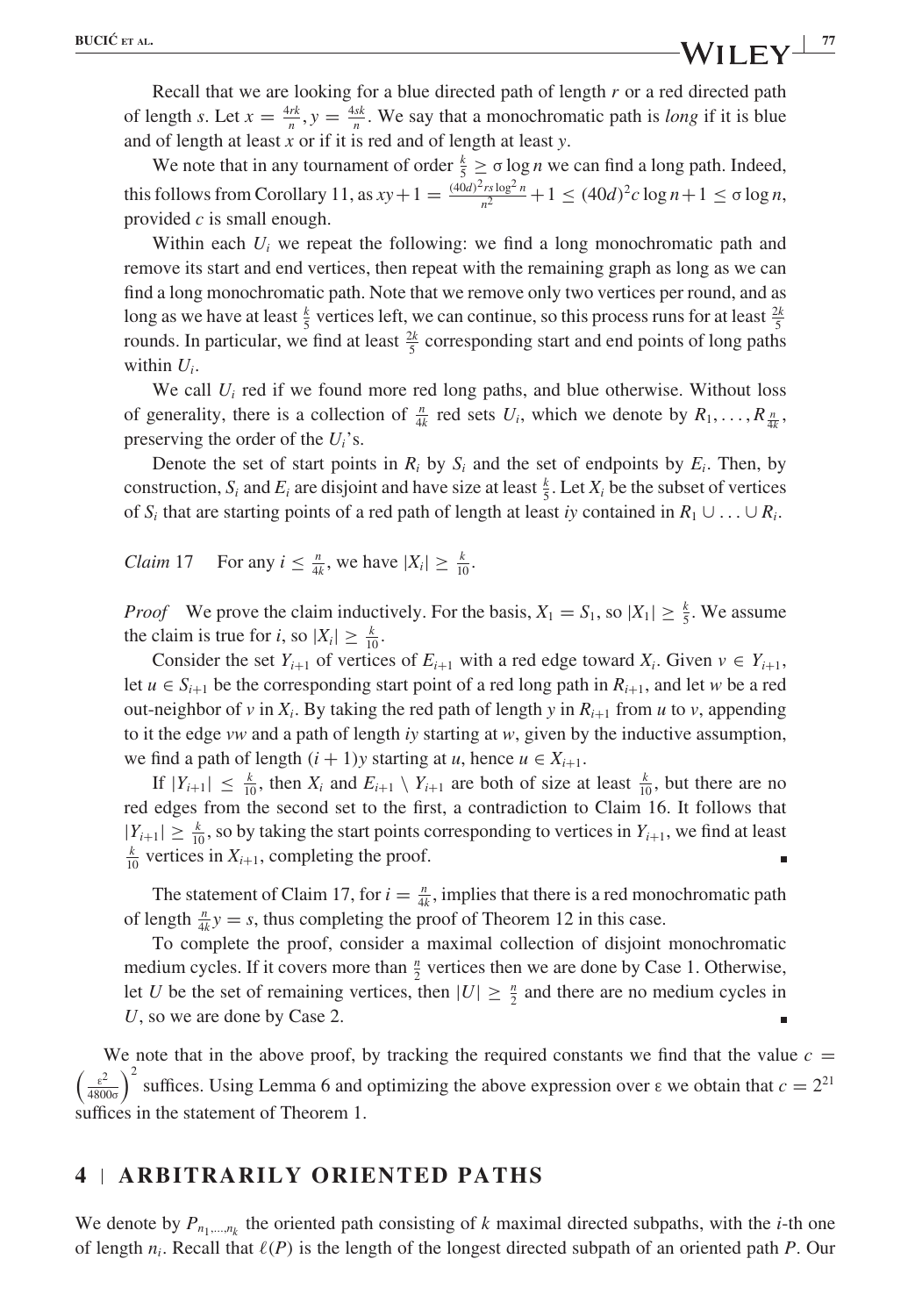#### **10 EUCLIC**<sup>ET</sup> **EV BUCIC**<sup>ET</sup> **EX 78 AL. AL. FIGUC** ET AL.

aim in this section is to extend Theorem 12 to arbitrarily oriented paths. We prove the following result, note that Theorem 2 easily follows from this result, by Lemma 6.

**Theorem 18** Given  $\varepsilon, \sigma > 0$ , there is a constant c such that the following holds. Let T be an  $(\varepsilon, \sigma \log |T|)$ -pseudorandom tournament on  $c(\ell \sqrt{\log \ell + n})$  vertices. Then  $T \to P$ , for every oriented path P on n vertices with  $\ell(P) \leq \ell$ .

Theorem 18 is tight, up to a constant factor. To see this, recall, from the tightness argument for Theorem 1, that any tournament of size at most  $\frac{1}{2}\ell\sqrt{\log \ell}$  can be colored without having a monochromatic  $\overrightarrow{P}_{\ell}$ , so certainly no copy of P. In addition, as  $|P| = n$ , any tournament on at most  $n - 1$ vertices does not contain P. Combining these two observations we conclude that any tournament of size  $\frac{1}{4}(\ell\sqrt{\log \ell} + n)$  can be colored without having a monochromatic copy of P.

Theorem 18 follows from Theorem 12, with some additional ideas. Before turning to the proof, we mention a few preliminaries.

Let A and B be disjoint subsets of  $V(G)$ , where G is an oriented graph. Let  $G(A, B)$  be the subgraph consisting only of edges of G oriented from A to B. We say that  $(A, B)$  is a k-mindegree pair if the underlying graph of  $G(A, B)$  has minimum degree at least k. The following simple lemma shows how to find k-mindegree pairs in graphs with sufficiently many edges.

**Lemma 19** Let G be a directed graph on n vertices with at least dn edges. Then G contains a d/4-mindegree pair.

*Proof* We note that there is a bipartition  $\{X, Y\}$  of  $V(G)$  with  $e(X, Y) \geq dn/4$ . Indeed, if  $\{X, Y\}$  is a random bipartition (that is, vertices are put in X with probability  $1/2$  independently of other vertices), then the expected number of edges from X to Y is  $e(G)/4 \geq dn/4$ . Hence the required partition exists.

Now consider the underlying graph of  $G(X, Y)$ . This graph has at least  $dn/4$  edges. Now remove, one by one, vertices of degree less than  $d/4$  until no such vertices remain. Note that fewer than  $dn/4$  edges are removed in this process, which implies that not all vertices were removed, that is, the resulting graph has minimum degree at least  $d/4$ . Denote by X' and Y' the sets of vertices remaining in X and Y, respectively. Then  $(X', Y')$ is a  $d/4$ -mindegree pair.

Given an oriented path  $P = P_{n_1,...,n_k}$ , let  $P_i$  denote the *i*-th maximal directed subpath of P. The following lemma is the main machinery that we shall need in the proof of Theorem 18.

**Lemma 20** Let G be a directed graph. Suppose that  $e(G) \geq 4(x+n)|G|$  and that every subset of at least x vertices contains a  $\overrightarrow{P}_{\ell}$ . Then any oriented path P on n vertices, with  $l(P) \leq l$ , is a subgraph of G.

*Proof* By Lemma 19, there is an  $(x + n)$ -mindegree pair  $(A, B)$  in G. Let  $P = P_{n_1,...,n_k}$ . We prove by induction on  $k$ , that given the assumptions of the lemma, we can embed  $P$ with last vertex v in A if  $P_k$  is directed toward v, and in B otherwise. For the basis, the case  $k = 1$ , the choices of A and B imply that  $|A|, |B| \ge x + n$  so within both A and B we can find a copy of  $P_1$ .

Let us assume that the statement holds for paths consisting of  $k - 1$  maximal directed subpaths. Then we can find  $P' = P_{n_1,...,n_{k-1}-1}$  in G. Let v be the last vertex of P'. We assume that v is an end vertex of  $P'_{k-1}$ , so  $v \in A$ , the other case can be treated in a similar fashion.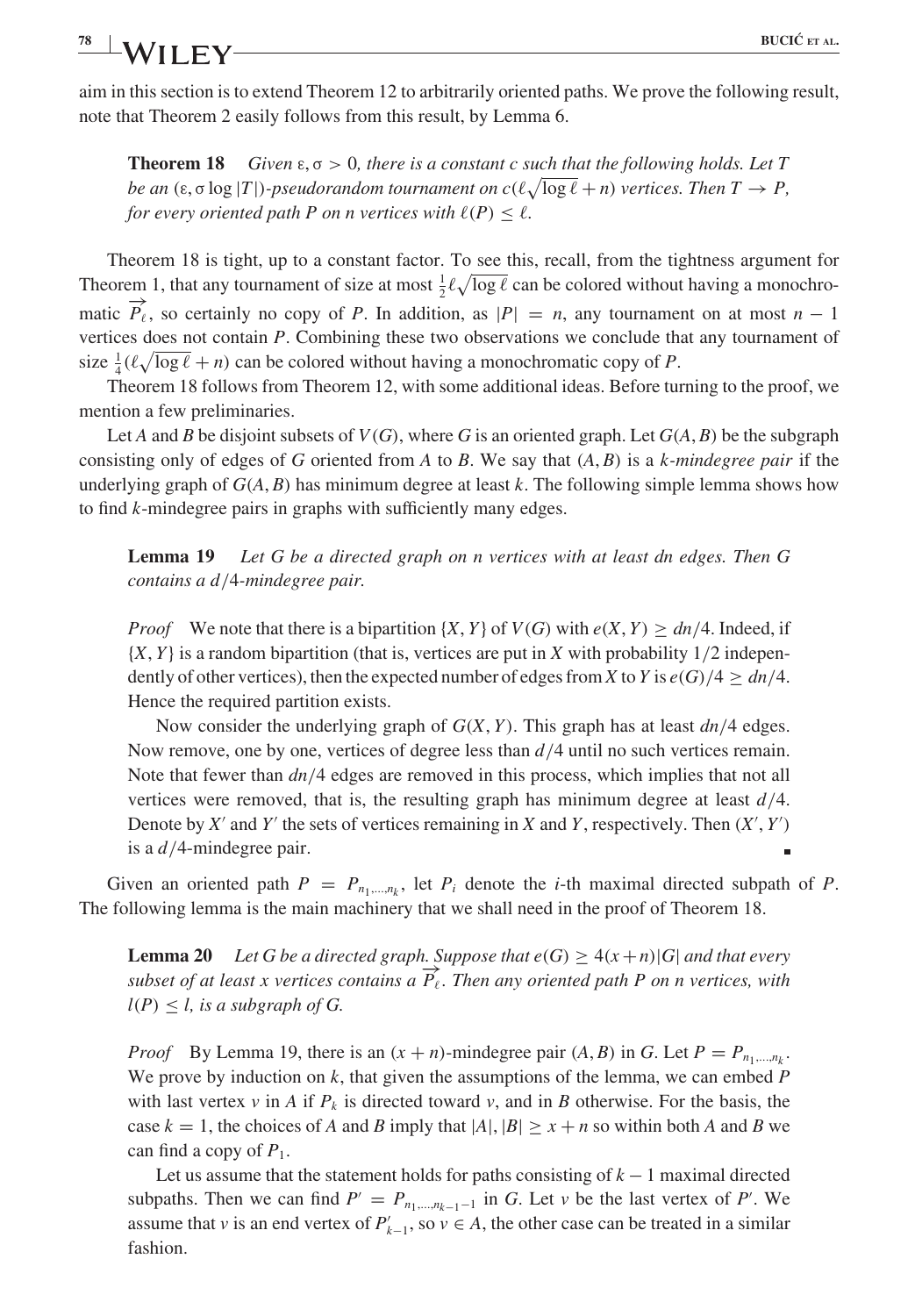Let S be the set of out-neighbors of v in B that are not in P'. As v has at least  $x + n$ out-neighbors in B, and  $|P'| \le n$ , we have  $|S| \ge x$ . By the assumption we can embed  $P_k = \overrightarrow{P_{n_k}}$  in S, as  $n_k \leq \ell$ ; denote its end vertex by u. Now combining P', the edge vu and a copy of  $P_k$  in S starting with u, we obtain a copy of P with the last vertex in B, and  $P_k$ oriented away from it, as desired.

We are now ready to prove Theorem 18.

*Proof of Theorem 18* Let  $x = \varepsilon 2^{-12} |T|$ , we choose c large enough in order for  $x \ge n$ and  $2\sigma \log x > \sigma \log |T|$  to hold. We first note that every subset of at least x vertices of T contains a monochromatic  $\overrightarrow{P}_{\ell}$ , provided c is large enough. Indeed, every induced subgraph T' of T on x vertices is  $(\epsilon, 2\sigma \log x)$ -pseudorandom. By Theorem 12, T' contains a monochromatic path of length at least  $\frac{\sqrt{c_1}x}{\sqrt{\log x}} \ge \ell$  (here  $c_1$  is the constant given by Theorem 12; provided that  $c$  is sufficiently large), as claimed.

*Claim* 21 Let  $y = |T|/32$ , then every induced subgraph H of T on at least y vertices, satisfies  $H \to (P, \overrightarrow{P_{\ell}})$ .

*Proof* Let H be as in the claim, and let us assume that  $H_R$  does not contain  $\overrightarrow{P}_{\ell}$  as a subgraph. This, combined with the above argument, implies that every subset of  $x$ vertices of H contains a blue  $\overrightarrow{P}_{\ell}$ . Furthermore, by Lemma 7, there are disjoint sets U and W, such that  $|U| = |W| \ge (|H| - \ell)/2 \ge |H|/4$  and all edges from U to W are blue. By pseudorandomness of T, it follows that  $e_B(H) \ge e(U, W) \ge \varepsilon |U||W| \ge \frac{\varepsilon}{16}y|H| \ge$  $4(x + n)|H|$  (here we use  $x = \epsilon 2^{-1/2} |T|$  and  $x \ge n$ ). Now, it follows from Lemma 20 that  $H$  contains a blue copy of  $P$ , as required.

Without loss of generality, red is the majority color in T. It follows that  $e_R(T) \geq$  $|T|(|T| - 1)/4 \ge 4(y + n)|T|$ . By Claim 21, we may assume that every subset of y vertices of T contains a red  $\overrightarrow{P}_{\ell}$ , because otherwise there is a blue copy of P, and we are done. It now follows from Lemma 20 that  $T$  contains a red copy of  $P$ , completing the proof of Theorem 18.

## **5 CONCLUDING REMARKS AND OPEN PROBLEMS**

Restating Theorem 1, we proved that, with high probability, in every 2-coloring of a random tournament on  $\Omega(n\sqrt{\log n})$  vertices there is a monochromatic path of length n. A simple consequence of Theorem 10 generalizes the result to  $k$  colors, implying the following result.

**Theorem 22** With high probability in any k-edge coloring of a random tournament on  $\Omega(n^{k-1}\sqrt{\log n})$  vertices, there is a monochromatic path of length n. Furthermore, there is a k-edge coloring of any tournament on  $\frac{1}{2}n^{k-1}(\log n)^{1/k}$  vertices with no monochromatic path of length n.

*Proof sketch* Let T be an  $(\epsilon, \sigma \log |T|)$ -pseudorandom tournament on  $\Omega(n^{k-1}\sqrt{\log n})$ vertices, and consider a k-coloring of T. Then by Theorem 10, in color  $k$  there is either a monochromatic path  $\overrightarrow{P_n}$  or an independent set of size  $\Omega(n^{k-2}\sqrt{\log n})$ , on which we can use induction, using Theorem 12 as the basis.

For the second part, suppose that T is a tournament on  $N = \frac{1}{2^k} n^{k-1} (\log n)^{1/k}$ . Following the approach presented in the Introduction, we may partition the vertices of  $T$  into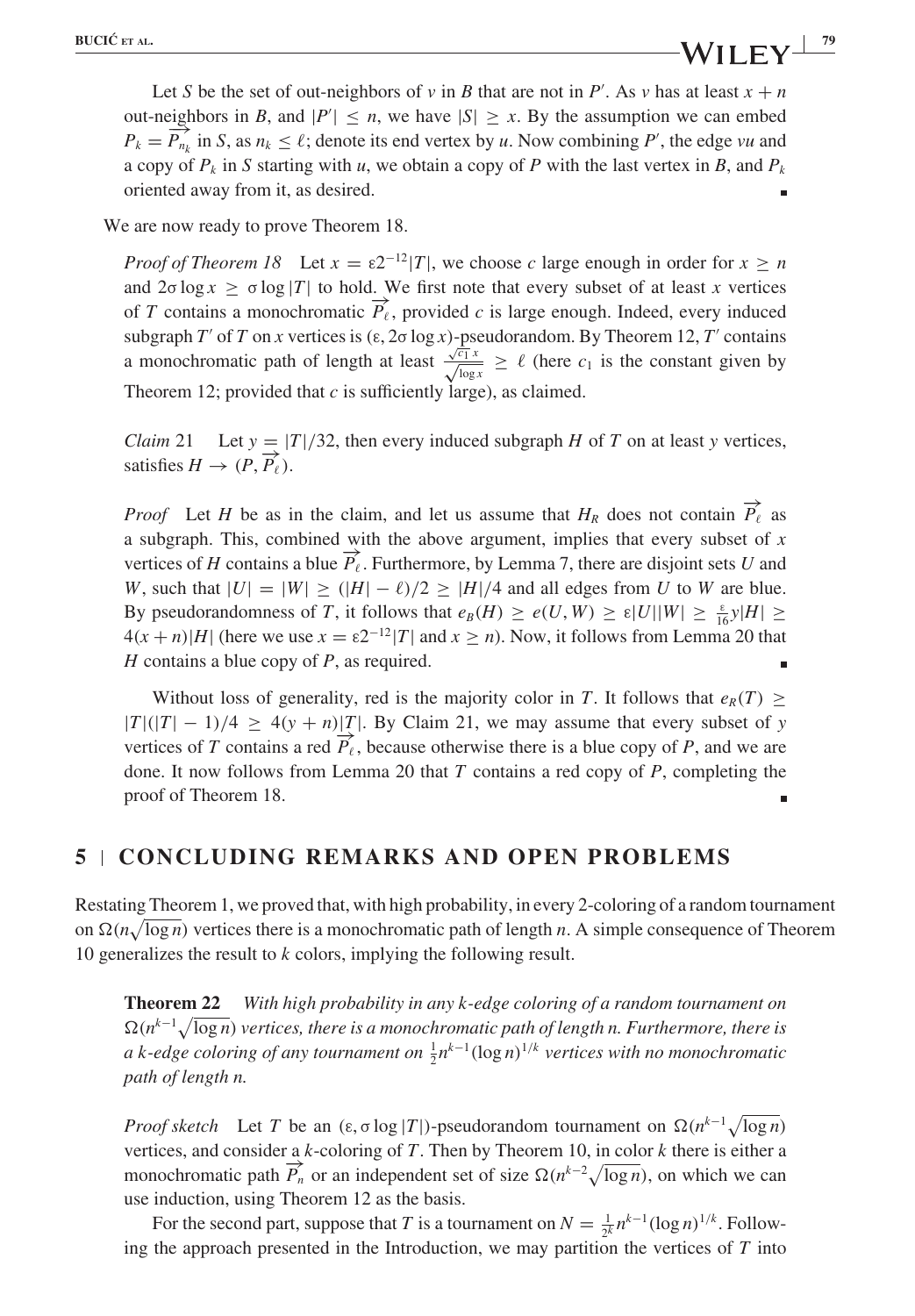transitive subtournaments on  $\frac{1}{2} \log n$  vertices and a remainder of size at most  $\sqrt{n}$ . Within the transitive parts, we color the edges so that there is no monochromatic path of length at least  $(\frac{1}{2} \log n)^{1/k}$  (this can be done by generalizing the two colors construction for transitive tournaments, also given in the Introduction). We color the edges between the  $m$  parts according to a  $k$ -coloring of the complete graph on  $m$  vertices that has no monochromatic directed path of length at least  $2m^{1/(k-1)}$  or any monochromatic directed cycle (this can be done using a grid construction; we omit further details). The length of the longest monochromatic path in this coloring is at most  $\left(\frac{\log n}{2}\right)^{1/k} \cdot 2\left(\frac{2N}{\log n}\right)^{1/(k-1)} + \sqrt{n} \le n$ , as required.

The above results give a bound which is best possible up to a polylog factor. It would be very interesting to close this gap.

Theorem 22 improves the best known upper bound for k-color oriented size Ramsey number of directed paths. Together with the lower bound from [4] we have the following bounds.

$$
\frac{c_1 n^{2k} (\log n)^{1/k}}{(\log \log n)^{(k+2)/k}} \le r_e \left(\overrightarrow{P_n}, k+1\right) \le c_2 n^{2k} \log n.
$$

Note that for  $k = 1$  the gap between the lower and upper bounds is a factor of  $O(\log \log n)$ , whereas when  $k \geq 2$  there is a polylog gap.

Theorem 2 is a generalization of Theorem 1 to arbitrarily oriented paths instead of directed paths. In a forthcoming paper [6], we further generalize Theorem 1 to oriented trees: we show that given any oriented tree  $T$  on  $n$  vertices, with high probability in any 2-coloring of a random tournament  $T$  on  $cn(\log n)^{5/2}$  vertices, we can find a monochromatic copy of T. To achieve this we use many ideas and concepts of this paper combined with ideas from [5], as well as some new ideas. This bound is tight up to a polylog factor  $(n - 1)$  is a trivial lower bound). It would be interesting to obtain a tight upper bound.

**Note added in proof.** After this paper was submitted, two of the authors [11] improved on the result of Ben-Eliezer, Krivelevich, and Sudakov [4]. They obtained a lower bound on the oriented size Ramsey number of the directed path that matches, up to a constant factor, the upper bounds that follows from Theorem 1, thus establishing that  $r_e(\overrightarrow{P_n}) = \Theta(n^2 \log n)$ . They also improve the lower bound for more colors, by showing that the following holds, where  $c_3$  is a positive constant.

$$
r_e\left(\overrightarrow{P_n},k+1\right) \ge c_3 n^{2k} (\log n)^{2/(k+1)}.
$$

Note that this still leaves a polylog gap between the lower and upper bounds of the k-color size Ramsey number of the directed path, where  $k > 3$ . It would be interesting to close this gap.

Note added in proof. After the review of this paper has taken place, authors, together with Sven Heberle [6], resolved the generalization of the problem to oriented trees, tight up to a constant factor. In particular, they show that in any 2-colouring of a random tournament T on  $cn(\log n)^{5/2}$  vertices, there is a monochromatic copy of  $T$ .

#### **ACKNOWLEDGMENTS**

We would like to thank the anonymous referees for carefully reading an earlier version of this paper and for their valuable remarks and suggestions. The second author would like to acknowledge the support of Dr. Max Rössler, the Walter Haefner Foundation and the ETH Zurich Foundation.